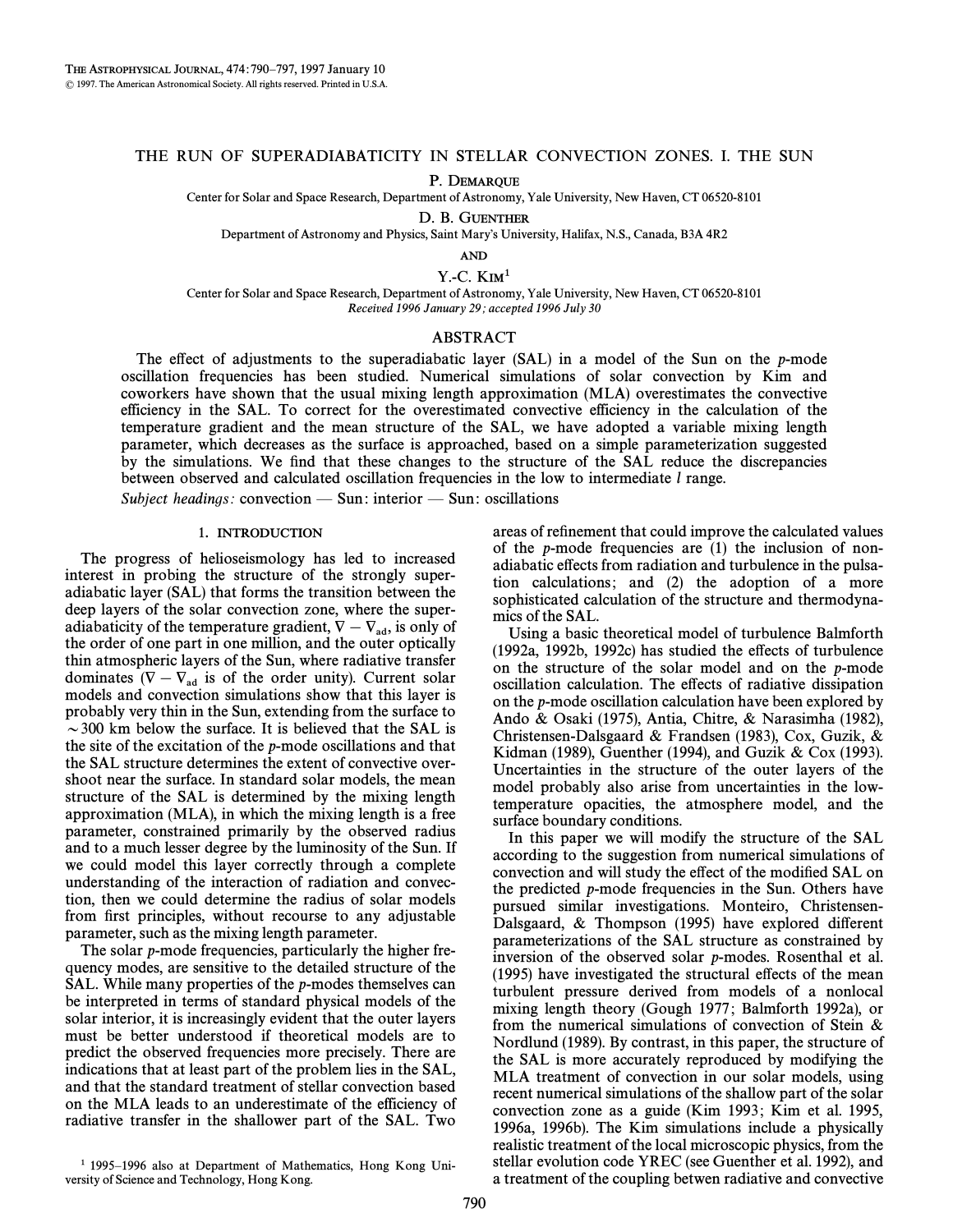energy transports in the diffusion approximation. We note that because the simulation describes radiative transfer in the di†usion approximation, it becomes invalid in the optically thin regions of the atmosphere. But the simulations provide a rough quantitative estimate of the departure of the predicted structure from the structure prescribed by the MLA in the shallow convective layers.

A simple modification of the MLA cannot provide a realistic description of the dynamics of convection. Kim's simulations differ from the MLA in the very fundamental respect that turbulent convection, including the interaction between convection and radiation, and ionization were explicitly treated. In this paper we shall assume that most of the structural features of the SAL can be modeled using the MLA formalism with a mixing length that varies with depth. We show that this approach can remove most of the discrepancy between the observed and calculated p-mode frequencies and thus must provide a good approximation to the mean run of the speed of sound in the outer layers of the Sun. Importantly, even though we have modified the form of the MLA, the mean stratification of the model itself still satisfies the usual constraints of stellar models relating to energy transfer, thermodynamics, and hydrostatic equilibrium. As a result, these still exploratory models already provide us with the means of reconstructing the run of the mean temperature gradient in the solar atmosphere and subphotospheric layers in a much more realistic way than the MLA. This confirms the direction for the improvement of the SAL suggested by the simulations.

# 2. TOWARD AN UNDERSTANDING OF SOLAR **CONVECTION**

Before describing our approach, it is useful to situate it in the context of other recent research on solar convection, all addressing the issue of the SAL from a different point of view. Note that in this paper we are concerned only with the problem of the mean hydrostatic structure of the SAL layer and not the detailed dynamics of convection in the Sun.

### 2.1. The Mixing Length Approximation

All standard solar models use the MLA to describe convection in the outer layers of the Sun. The MLA combines a phenomenological description of convection based on the notion that, for all practical purposes, the convective energy is carried by convective elements of a single size that ultimately dissolve into their surroundings via radiative di†usion (Vitense 1953; Böhm-Vitense 1958; Gough  $\&$  Weiss 1976; Baker  $& Gough$  1979). We note that the radiative diffusion approximation used in the MLA is valid only in the deep layers and breaks down in the optically thin surface layers.

The MLA correctly predicts a very small superadiabaticity in the deep convective layers. This means that the temperature gradient, for the purpose of calculating the envelope structure and radius, is equal to the local adiabatic temperature gradient. In constructing the models, the height of the superadiabatic peak depends on the details of the local physics (primarily the local equation of state and opacities) and the choice of the mixing length parameter all of which control the efficiency of convection in the SAL. In a laboratory fluid, the effective mixing length is usually found to equal the size of the convective region. In stellar models, where fluids are compressible, and convection can extend over many pressure (or density) scale heights, the mixing length is usually set equal to a fraction  $\alpha$  of the local

pressure scale height. The choice of  $\alpha$  (mixing length parameter), which is e†ectively a measure of the efficiency of convection in the SAL, determines the local temperature gradient in the SAL.

The choice of  $\alpha$  also affects the calculated model radius. We emphasize here that because the SAL is itself thin compared to the total radius ( $\sim 0.04\%$ ), its thickness is not a significant factor in determining the radius (at least for stars near the main sequence). But the precise structure of the SAL, specifically the run of the thermodynamic variables in the region which approaches adiabatic equilibrium just below the superadiabatic peak, determines the specific entropy in the adiabatic envelope. It has long been known that in a stellar model with a convective adiabatic envelope, the depth of the convective envelope is a function of its specific entropy (Schwarzschild 1958; for a more general discussion see also Larson 1974). It is therefore the sensitivity to  $\alpha$  of the specific entropy in the deep adiabatic layers of the convective envelope that is the origin of the radius sensitivity to  $\alpha$ . Thus in constructing a solar model, it is convenient to tweak  $\alpha$  to produce solar models with a radius that matches precisely the solar radius (Demarque  $\&$ Percy 1964). The resulting value of  $\alpha$  depends on the details of the model atmosphere (which determines the surface boundary condition) and on the local opacities (see, e.g., Guenther et al. 1992). In this scheme, a single free parameter, the mixing length parameter  $(\alpha)$ , is used to compensate not only for the distortions introduced by the MLA in modeling convection, but also for the uncertainties in modeling the structure of the outer layers. This is done simply by adjusting the structure of the SAL, via the mixing length parameter. It should, therefore, not be surprising if this approach does not model the SAL faithfully. With the advent of helioseismology, it is now possible to test directly the reliability of the MLA in modeling the solar SAL structure.

## 2.2. The Approach of Canuto-Mazzitelli  $(CM)$

Canuto & Mazzitelli (1991, 1992) have attempted to generalize the MLA by taking into account the whole spectrum of convective wavelengths and, in this sense, the CM formalism is an improvement on the MLA. Grossman, Narayan, & Arnett (1993) introduced a similar moment approach to account for the spectrum of convective wavelengths but did not fit the parameters of their theory to numerical or experimental simulations of convection. The parameters of Canuto  $&$  Mazzitelli's description of convection are based on the results of laboratory experiments of incompressible convection extrapolated to stellar conditions. As in the MLA, CM describe radiation in the diffusion approximation. Using the laboratory analogy, CM argue in favor of a mixing length equal to the local distance to the surface convection boundary, although some of their calculations relate the mixing length to the pressure scale height (see also the calculations of Stothers  $\&$  Chin 1995 which are based on the CM formulation). For the purpose of this paper, it suffices to point out that whatever choice of mixing length parameter is made, the CM formulation predicts a lower efficiency of convection in the outer parts of the SAL than the MLA (Canuto 1995). This translates into a sharper peak for the SAL than the MLA. As a result, CM solar models have been found to yield better agreement than the MLA with the observed solar p-mode frequencies (Paterno et al. 1993). A thorough discussion of the seismic properties of solar models constructed with various formu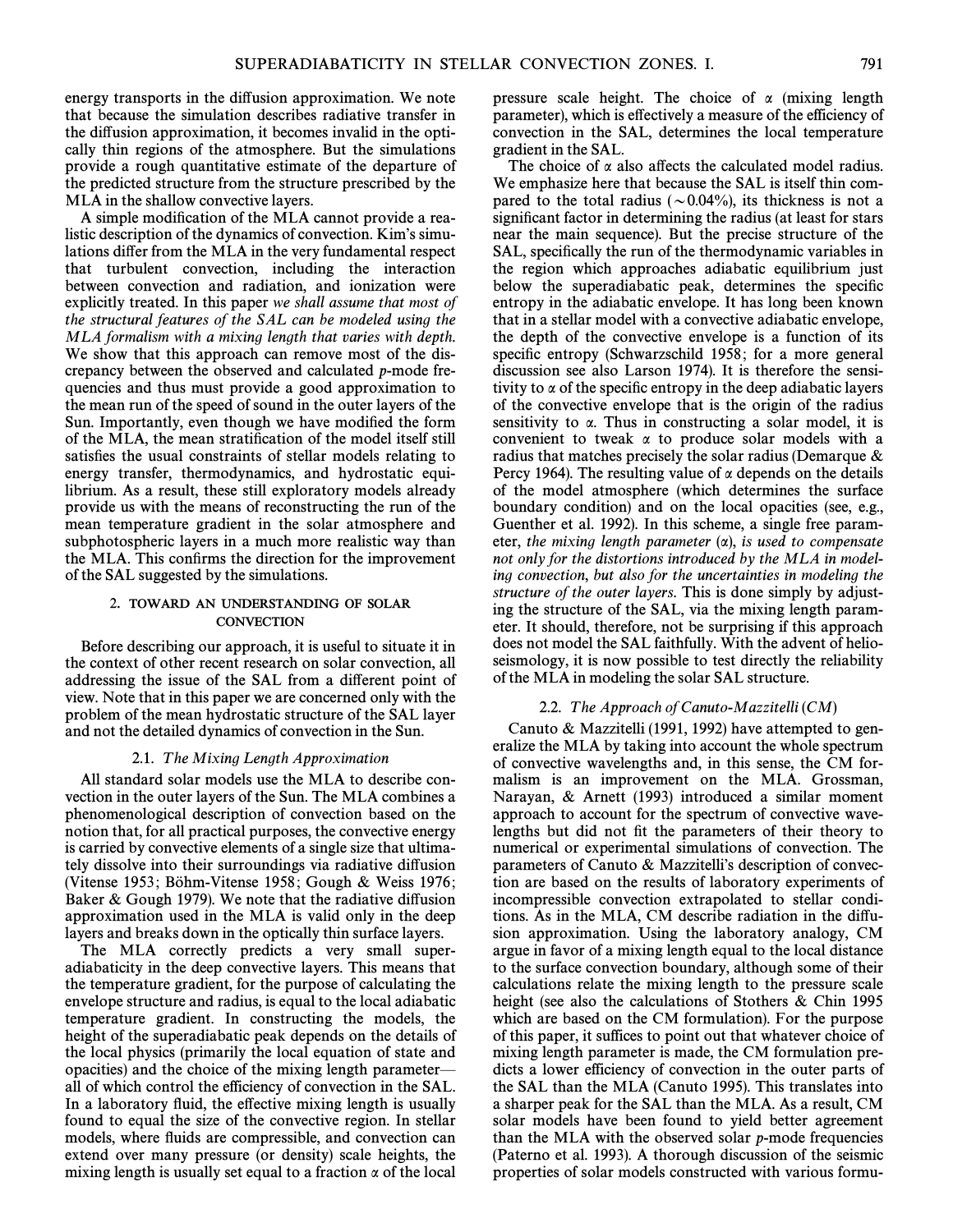lations of convection, including the CM treatment, will appear in a forthcoming paper.

# 2.3. Balmforth's Nonlocal Mixing Length Theory

Balmforth (1992a, 1992b, 1992c) has extended the nonlocal mixing length formulation of Gough (1977). His calculations indicate that perturbations to the frequencies owing to the effects of turbulence on the structure of the solar model are of the order of 10  $\mu$ Hz, whereas corrections to the adiabatic frequencies from nonadiabatic losses due to turbulence are of the order of 2  $\mu$ Hz.

# 2.4. The Convective Flux Approximation

The convective flux approximation (CFA) (Lydon, Fox,  $&$  Sofia 1992, 1993) is based on the numerical simulations of deep convection by Chan & Sofia (1989), from which it draws expressions for the convective Ñux. This represents the first attempt to incorporate the results of numerical simulations of convection into solar models. In the CFA, radiation is decoupled from convection and is treated in the same way as in the MLA, i.e., by the diffusion approximation. Because the Chan-Sofia simulation describes deep convection, the properties of convection had to be extrapolated outside the range of validity of the simulation, to the shallow layers of the solar model. The solar SAL in the CFA model is less peaked and located slightly deeper below the photosphere than the MLA model. This is at odds with the CM model and the shallow convection simulations presented here which produce more peaked SALs. The CFA model represents a significant step forward in describing the properties of deep efficient convection. But like the MLA, it fails in the shallow layers and the SAL where the coupling between radiative and convective transport must be taken into account.

# 2.5. Numerical Simulations of Turbulent Flows

In the shallow layers, the importance of averaging the opacity horizontally was discussed by Deupree (1979) within the MLA scheme. Deupree  $&$  Varner (1980) also made use of two-dimensional hydrodynamic simulations of stellar convection, in which the transfer of radiation is treated in the di†usion approximation, to parameterize the variation with depth of the mixing length at temperatures below  $10^4$  K. Their modifications of the MLA was applied to model atmospheres for Sun-like main-sequence stars by Lester, Lane,  $& Kurucz (1982)$ . The Deupree-Varner modeling, however, does not extend deep enough to permit the determination of the mixing length in the deep adiabatic layers of the convection zone.

More recent model atmospheres, in which convection is described by a two-dimensional hydrodynamic simulation of radiation hydrodynamics of time-dependent convection have been described by Steffen (1993) and by Ludwig et al. (1996). The latter extend deep enough to permit an evaluation of the specific entropy in the adiabatic layers of the Sun and therefore to provide the first estimate of the effective mixing length from first principles.

Also recently, Fuhrmann, Axer,  $\&$  Gehren (1993) and van't Veer-Menneret & Mégessier (1996) have constructed grids of model atmospheres for dwarf stars using the MLA to describe convection. These authors found that in order to find consistency between the effective temperature derived from the continuum with the effective temperature derived from the absorption lines, it is necessary to use a low value of  $\alpha$  (about 0.5) in the shallow atmospheric layers. They also noted that this value of  $\alpha$  differs from the larger value (about 2.0) needed in the interior model to derive the correct radius.

Sophisticated simulations of convection in the shallow layers have been carried out by Nordlund and his collaborators (Stein & Nordlund 1989; Dravins & Nordlund 1990; Nordlund  $&$  Stein 1996). The radiative transfer equations are solved using the opacity binning method, from the radiative surface, and extend into the convectively unstable layers of high superadiabaticity (SAL). As mentioned earlier, the simulations of Stein  $\&$  Nordlund (1989) form the basis of the recent studies of the solar SAL by Monteiro et al. (1995) and Rosenthal et al. (1995).

Finally, Kim and his collaborators (Kim 1993; see also Kim et al. 1995, 1996a, 1996b) have carried out similar and complementary numerical simulations of shallow convection in the Sun, using a different numerical technique. These calculations, which apply to the transition from the inner part of the SAL into the deeper layers of the solar convection zone, also treat the coupling of radiative and convective transport and include realistic physics in the solar model. These fully compressible and three-dimensional simulations consider a radiation-coupled, nonmagnetic, gravitationally stratified medium using a realistic equation of state and opacities. But because radiation is treated in the diffusion approximation, the Kim et al. models become invalid in the optically thin outermost layers of the Sun. The Kim and the Nordlund models are in good qualitative agreement in the region of overlap.

In this paper, we present solar models constructed with a simple parameterization of convective efficiency in the outer layers based on Kim's simulations. We introduce a linearly varying mixing length parameter to mimic the convective transport efficiency in Kim's simulations. The structure of the models and their  $l = 0-100$  p-mode spectra are compared. Monteiro et al. (1995) and Rosenthal et al. (1995) have taken a different approach, incorporating the actual structure from numerical simulations of Stein  $\&$  Nordlund (1989) into their solar model calculation. These two di†erent methods achieve the same goal, however, which is to compensate for the overestimated convective efficiency of the MLA.

## 3. HELIOSEISMOLOGY

Even though only the very high  $l (l > 2000)$  modes are confined to layers near and above the SAL of the Sun, all p-modes are to varying degrees a†ected by the structure of the SAL (Monteiro et al. 1995). In general, as the frequency of the p-modes increase, so do their sensitivity to perturbations to the structure (see, e.g., Christensen-Dalsgaard 1986). The integrated kinetic energy of an oscillation mode (often called the mode mass) decreases dramatically with increasing frequency and with increasing  $l$ . To first order, the perturbation to the frequency resulting from a perturbation to the structure is inversely proportional to the mode mass and as a consequence small structural changes lead to correspondingly larger frequency perturbations at higher frequencies and at higher l-values. To facilitate comparisons of the frequency perturbations of different *l*-values at similar frequencies, one can multiply each frequency difference (model frequency minus observed frequency) by the corresponding mode mass and divide by the mode mass of a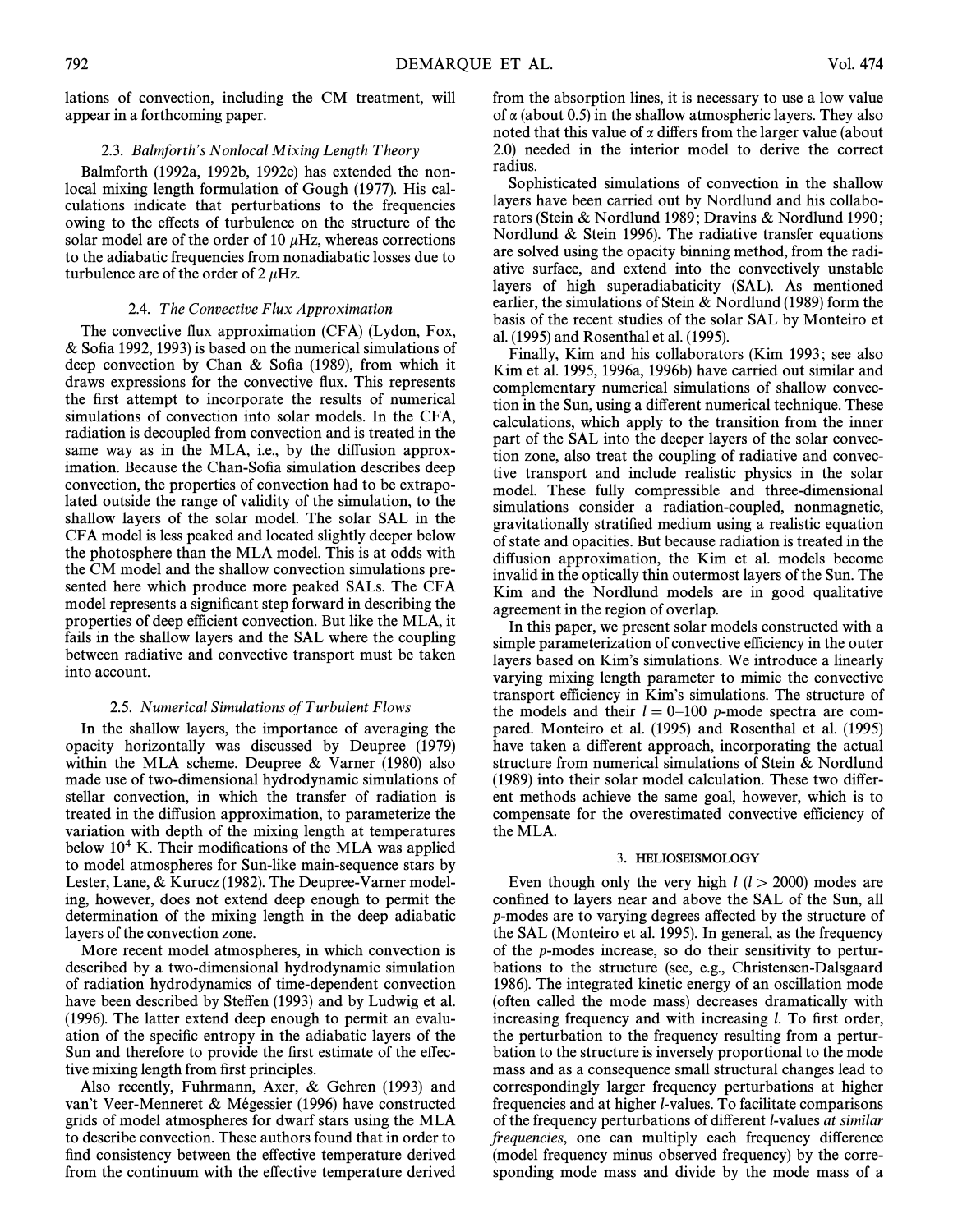3

 $\alpha$  2

 $\Omega$ 

radial mode at the same frequency. This eliminates the *l* dependence of the frequency perturbation. This weighting is important when considering a wide range of l-values, which we hope to be able to do when accurate high  $l$  p-mode data become available, but is less important, as we show in  $\S$  4.3, for the range of l-values considered here.

As described in the next section, we constructed several solar models with different variable- $\alpha$  curves and then calculated and compared their  $l \le 100$  p-mode frequencies to the observed frequencies (Libbrecht, Woodard, & Kaufman 1990). Although not as mathematically elegant as carrying out a formal inversion of the p-mode oscillations to determine the inferred structure (subject to the unknown uncertainties in the equation of state and surface boundary conditions), our forward approach does guarantee that only solutions that are physically realistic solutions of the (nonlinear) equations of stellar structure are considered. More importantly, it enables us to easily compare our variable- $\alpha$  curves, which quantify the efficiency of convection as a function of depth, with Kim's numerical simulations of convection.

# 4. RESULTS

#### 4.1. Variable Mixing Length Experiment

From Kim's numerical simulations of convection we obtained the convective flux  $F_c$  and the mean convective velocity  $v_c$  from which we derived an effective mixing length parameter,  $\alpha$ , using equation (7) of Kim et al. (1996a), i.e.,  $\alpha = (4/F_c)$   $(C_p/QR)$   $\rho \mu v_c^3$ , where  $C_p$  is the specific heat at constant pressure, Q is the expansion coefficient of a convective element at constant pressure  $\{Q = [(d \ln \rho)]\}$  $(d \ln T)$ ] $p$ , T is the temperature, R is the gas constant,  $\rho$  is the density, and  $\mu$  is the mean molecular weight. The effective  $\alpha$  is plotted opposite the natural logarithm of the pressure divided by the surface pressure  $(p_{\text{top}})$  in Figure 1. The effective mixing length parameter  $\alpha$  does not remain coneffective mixing length parameter  $\alpha$  does not remain constant throughout the region modeled by the shallow convection simulations, as would be prescribed by the MLA, but decreases as the surface is approached. Within a region close to the surface (one pressure scale height) the drop-off in  $\alpha$  is due to the fixed and impenetrable boundary conditions imposed at the surface in Kim's numerical simulations. But, as discussed in Kim et al. (1996b), the drop-off in deeper regions cannot be attributed to the surface boundary conditions, and represents a real decrease in the contribution of convection to the total energy Ñux as the surface is approached. Numerical simulations are now being carried out by one of us (Y. C. K.), in collaboration with K. L. Chan, which include more realistic surface boundary conditions, that will enable us to simulate and resolve the SAL fully.

To mimic the drop-off in  $\alpha$  in our solar model calculation we defined a variable mixing length parameter  $\alpha$  by

$$
\alpha = a_1 \ln \left( p/p_{\rm top} \right) + a_2 \; ,
$$

where  $p_{\text{top}} \equiv 1.3 \times 10^5$  dyn cm<sup>-2</sup> is approximately the pressure near the surface of our solar model. Below the superadiabatic peak we held  $\alpha$  constant once it reached a maximum value of 8. This has no affect on the structure because the temperature gradient is nearly the adiabatic gradient below the superadiabatic peak. We constructed models for  $a_1 = 0.5, 1.0$ , and 1.5. The value of  $a_2$  was adjust-<br>ed to produce solar models with the observed radius. Figure ed to produce solar models with the observed radius. Figure



 $\overline{c}$ 

In  $p/p_{top}$ 

3D convection model variable- $\alpha$  with  $a_1 = 1.5$ variable- $\alpha$  with  $a_1 = 1.0$ variable- $\alpha$  with  $a_1 = 0.5$ 

3

1 shows the resultant variation in  $\alpha$  as a function of pressure for the three solar models corresponding to  $a_1 = 0.5, 1.0$ , and 1.5. The solar models are identical in all other respects and 1.5. The solar models are identical in all other respects to the *opal*  $+$  diff model in Guenther, Kim, & Demargue (1996). The OPAL equation of state and opacities were used. Helium diffusion was included using the Bahcall  $\&$ Loeb (1990) description.

#### 4.2. Superadiabatic Peak

As with the CM formalism, our variable mixing length parameter models have higher superadiabatic peaks than solar models that use the fixed  $\alpha$  of the MLA (see Fig. 2). As we increase  $a_1$ , i.e., the slope in the  $\alpha$  versus  $\ln (p/p_{\text{top}})$ <br>relationship the superadiabatic peak increases. In this relationship, the superadiabatic peak increases. In this manner, our variable- $\alpha$  model permits us to control the efficiency of convection: increasing  $a_1$  increases the superadiabatic peak which corresponds to a decrease in convective efficiency. Note that because all the models are calibrated to the solar radius, they are characterized by the same specific entropy in the convection zone, and have the same interior structure.

For all three variable- $\alpha$  models, the surface intercept for  $\alpha$ is nonzero. This is a consequence of the fact that the adiabat of the convection zone is determined by the value of  $\alpha$ inward of the superadiabatic peak; and the radius of the model depends on this adiabat (temperature gradient). When the slope of the variable- $\alpha$  relationship is fixed, the only way to adjust  $\alpha$  in this region, thereby adjusting the adiabat, and consequently the radius, is by raising or lowering the surface intercept. Figure 1 shows that, unlike the numerical simulation where  $v_c$  (and therefore also  $\alpha$ ) is constrained to reach zero at the surface, the finite value of the

 $\alpha$  for ssm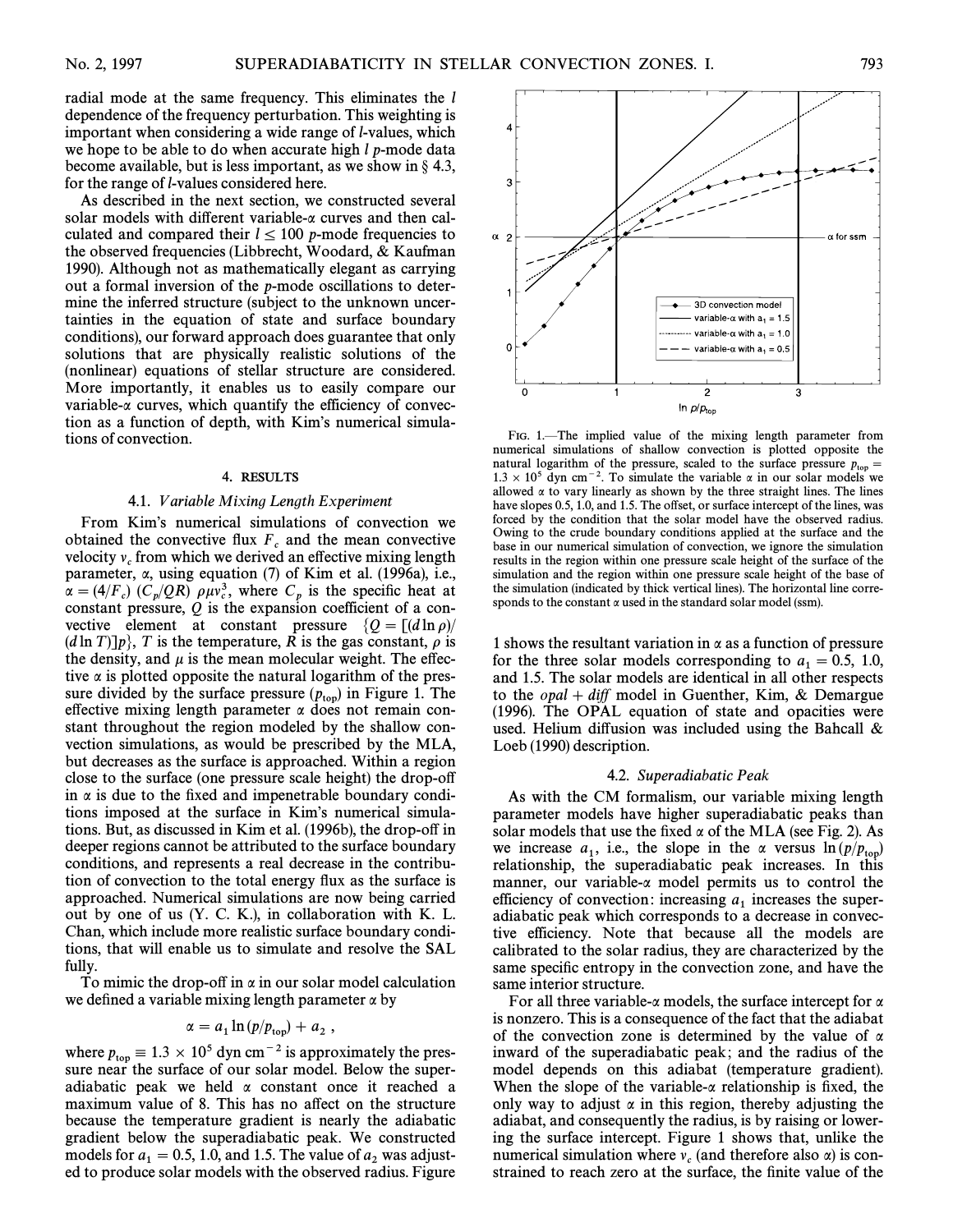

FIG. 2.—The linearly varying mixing length parameter models (see Fig. 1) alter the structure of the outer layers. Here we show the superadiabatic gradient plotted opposite the radius fraction (scale along top) and the scaled pressure (scale along bottom) for the standard solar model with a constant mixing length parameter, and the three linearly varying mixing length parameter models. The increased superadiabatic peak for the variable  $\alpha$  models corresponds to less efficient convection. For illustration, the run of the horizontally averaged superadiabatic gradient from the Kim et al. (1995) simulation is also shown. We remind the reader that for a number of reasons discussed in the text, the simulation and the solar models are not strictly comparable, but we note the remarkable coincidence in trend between the convection simulation and the variable- $\alpha$  models.

intercept  $a_2$  in our formula implies that  $\alpha$  does not vanish at the surface. Although this behavior is suggestive of the presence of convective overshoot at the top boundary (convective overshoot may play a role in the Sun), we cannot attach any particular physical significance to this parameter. Like the conventional MLA, in which  $\alpha$  does not vanish at the convection boundary, our modified MLA formalism contains no description of convective overshoot.

We stress that the linear variation in  $\alpha$  is suggested only by the drop-off in  $\alpha$  in the numerical simulations of Kim and is not based on any other improvement to the MLA itself regarding the detailed properties of convective flows. Our goal is to show that by mimicking, in the crudest manner, the behavior implied by our preliminary numerical simulations of convection, we can improve the structure of the model in the SAL. This is illustrated in the next section.

### 4.3. Helioseismology

Comparing the frequency difference plots Figure  $3a$ (model minus solar observations) for the standard MLA model and for three variable- $\alpha$  models, one sees immediately the benefit of the variable mixing length. For the best solar model, which is based on the latest physics (including helium di†usion and the OPAL equation of state and opacities) and uses the standard MLA, the discrepancy in p-mode frequencies increases with increasing frequency. This discrepancy is almost eliminated in the variable- $\alpha$ models, in which  $\alpha$  decreases as the surface is approached.

Figure  $3b$  is similar to Figure  $3a$  except that the frequency differences are weighted by the factor  $Q_{n,l}(v_{n,l})$  which removes the *l* dependence of the sensitivity of the frequency removes the l dependence of the sensitivity of the frequency

discrepancies.  $Q_{n,l}$  is defined in Christensen-Dalsgaard (1986) and is essentially equal to the integrated kinetic energy of the *p*-mode,  $v_{n,l}$ , divided by the integrated kinetic energy of a radial mode  $(l = 0)$  of similar frequency. The thickness of the bundle of lines is reduced by a factor of 2. This is expected (see discussion in  $\S$  3). The  $l = 100$  p-modes will be perturbed twice as much for a given structural perturbation as the  $l = 0$  p-modes because the integrated kinetic energy of the  $l = 100$  p-modes are approximately one-half that of the  $l = 0$  p-modes (at similar frequency). The weighting, therefore, equalizes their response to a given structural perturbation.

The spread in the bundle of lines indicates that structural discrepancies remain between the model and the Sun. But we see that the variable- $\alpha$  models do reduce the discrepancy in p-mode frequencies, especially the progressive increase in discrepancy with increasing frequency (slope error), which is caused by errors in the structure of the very outermost layers of the model (Guenther et al. 1996). This is seen directly by comparing the sound speed profiles of the models.

The frequencies of the *p*-modes depend on the run of sound speed in the model, which in turn depend on the density profile and the run of  $\Gamma_1$ . In Figure 4 we show the effects of our variable  $\alpha$  modeling on the sound speed by effects of our variable- $\alpha$  modeling on the sound speed by plotting the sound speed of the variable- $\alpha$  models minus the sound speed of the standard solar model (SSM). As was suggested by the reduction in the slope error, we see that the sound speed in the outermost layers is perturbed by the variable- $\alpha$  modeling only in the region immediately surrounding the superadiabatic peak. From Figure 5 we see that the adiabatic gradient  $\Gamma_1$  is also perturbed by the variable- $\alpha$  modeling only in the vicinity of the superadiabatic peak. The small perturbation to the sound speed near  $x = 0.7$  seen in Figure 4 is an artifact of the slightly different amounts of diffuse helium that exists immediately below the convection zone base.

Inspection of Figure 1 and Figure 3 further reveal that of the three variable- $\alpha$  models, the one on which  $\alpha$  is closest to the value of  $\alpha$  in the standard MLA model, particularly in the region of the superadiabatic peak (in this case, as in the equivalent model of Guenther et al. 1996,  $\alpha$  is near 2), i.e., the model for which  $a_1 = 0.5$ , is also the one that yields the heat agreement with the observed solar frequencies. Also the best agreement with the observed solar frequencies. Also the conclusion that the effective  $\alpha$  is nearly constant at greater depth seems consistent with the observation by Chan & Sofia (1987, 1989), based on their numerical simulations, that in the limit of deep convection (and below the ionization zones) there exists a correlation length which is directly proportional to the local pressure scale height.

We wish to reemphasize that we have carefully avoided using the precise  $\alpha$ -profile from the horizontally averaged superadiabatic gradient in the simulation of Kim et al.  $(1996a)$  shown in Figure 1. It would have been incorrect for several reasons. Even though the initial conditions in the convection simulation were taken from a standard solar model and the simulation itself included realistic local physics, several approximations had been made, e.g., in the use of the diffusion approximation to describe radiative transfer, and in the rigid boundary at the surface. Most importantly, the  $\alpha$ -profile from the simulation was not subject to the usual constraint of solar models, that of matching the radius of the model to the solar radius. Further, the precise choice of  $\alpha$  in a standard solar model is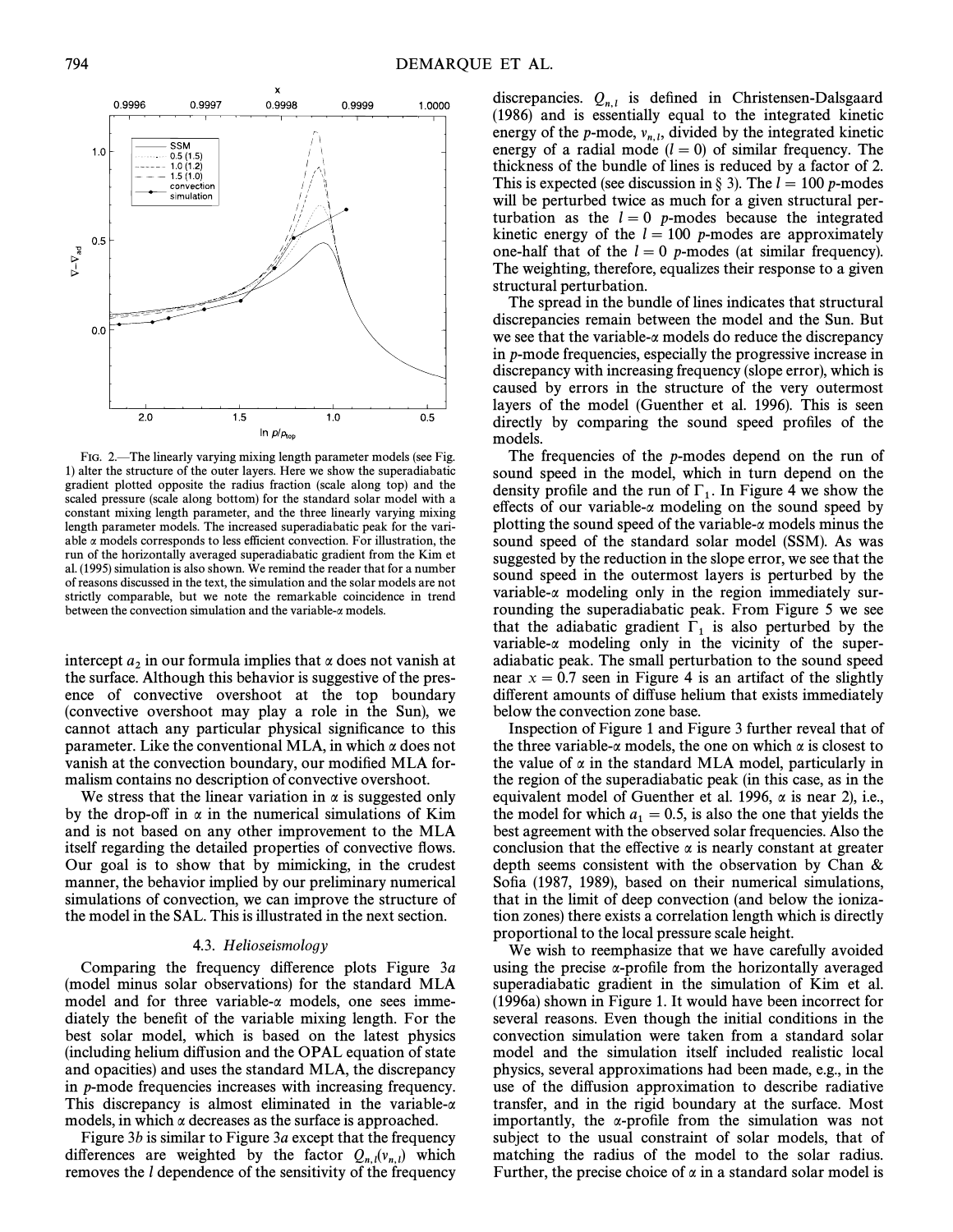

FIG.  $3.—(a)$  The p-mode frequency differences, model minus observed (Libbrecht et al. 1990) are shown for the standard solar model (ssm) and the three variable  $\alpha$  solar models. All observed p-modes with  $l = 0, 1, 2, 3, 10, 20, 30, 40, 50, 60, 70, 80, 90, 100$  are plotted with lines joining common l-values. (b) Similar to Fig. 3a, except the frequency differences are weighted by the factor  $Q_{n,l}$  which is the integrated kinetic energy of the mode divided by the integrated kinetic energy of an  $l = 0$  mode with the same frequency. This w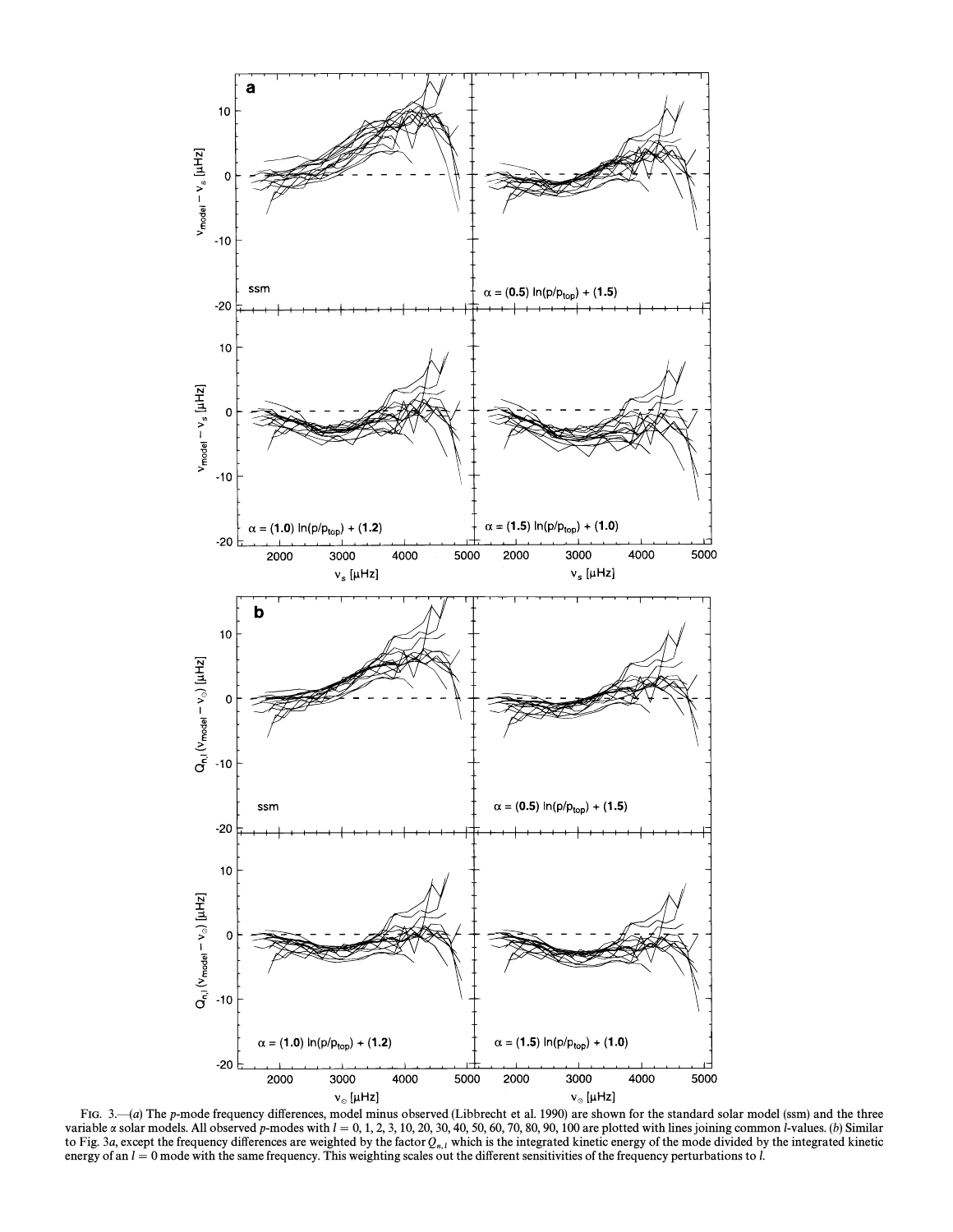

FIG. 4. The run of the sound speed differences between the variable- $\alpha$  models and the standard solar model (ssm) are plotted as a function of radius fraction. The x-axis scale is enlarged near the surface in the region of the superadiabatic peak.



FIG. 5.—The run of the adiabatic exponent,  $\Gamma_1$  differences between the variable- $\alpha$  models and the standard solar model (ssm) are plotted as a function of radius fraction. The x-axis scale is enlarged near the surface